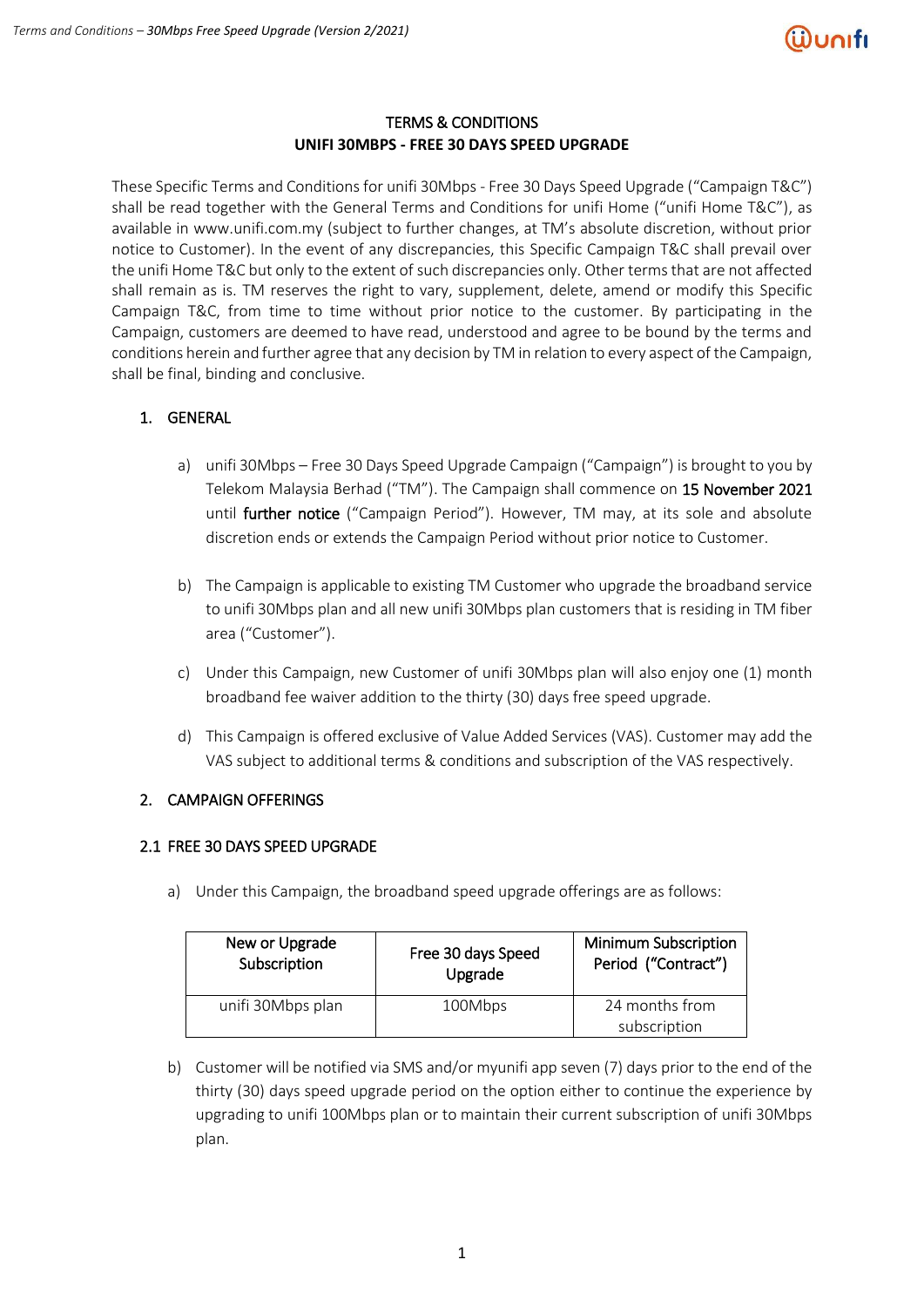

- c) Customer is required to register their interest within seven (7) days before the end of thirty (30) days trial to upgrade the current unifi Home 30Mbps plan subscription with unifi 100Mbps plan upon receiving notification from TM. The activation of unifi 100Mbps plan will only be effective after the end of thirty (30) days speed upgrade period.
- d) Customer must ensure that the details submitted for the registration of interest in microsite are final and accurate for TM to process the application. TM will not entertain any request for amendment upon order submission.
- e) However, the speed upgrade shall be subjected to further changes, at TM's absolute discretion, without prior notice to Customer.
- f) Subscription of unifi 30Mbps plan is not eligible for Smart Device add-on. However, Customer will be entitled to add-on Smart Device upon upgrade to unifi 100Mbps plan under this Campaign. The terms and conditions for Smart Device shall apply.
- g) Customer's Contract will remain and continue as per usual upon successful activation of the unifi 100Mbps plan. This is also applicable to the Customers who decide to remain their current unifi 30Mbps subscription after the end of thirty (30) days speed upgrade.
- h) If the Customer fail to provide their respond before the end of thirty (30) days speed upgrade period, Customer is not entitled to subscribe to the unifi 100Mbps plan offering under this Campaign and may subscribe to the latest unifi Home plan offering (subject to twenty-four (24) months Contract refresh).
- i) Any existing subscription to Value Added Services (VAS) will be carried forward when the Customer opt-in to unifi 100Mbps plan under this Campaign. The VAS is at all times subjected to Terms and Condition of the current existing VAS.
- j) Visual(s) of the Campaign Package shown in any advertisement, promotional publicity and other materials relating to this Campaign are solely for illustration purposes only and may not depict the actual item.

# 2.2 ONE MONTH FEE WAIVER FOR NEW SUBCRIBER OF UNIFI 30MBPS PLAN

a) Subject to Clause 1 (c), by subscribing to this Campaign, new Customer will also enjoy one (1) month fee waiver for their subscription to unifi 30Mbps plan during the thirty (30) days speed upgrade period to unifi 100Mbps.

# 3. CHARGES AND BILLING

- a) TM will automatically update Customer's billing information in terms of package name and price once Customer's new package is being activated upon successful acceptance in microsite.
- b) Upon successful activation of unifi 100Mbps planthe pro-rate charges from Customer's previous package will be reflected in the next billing cycle of the new package.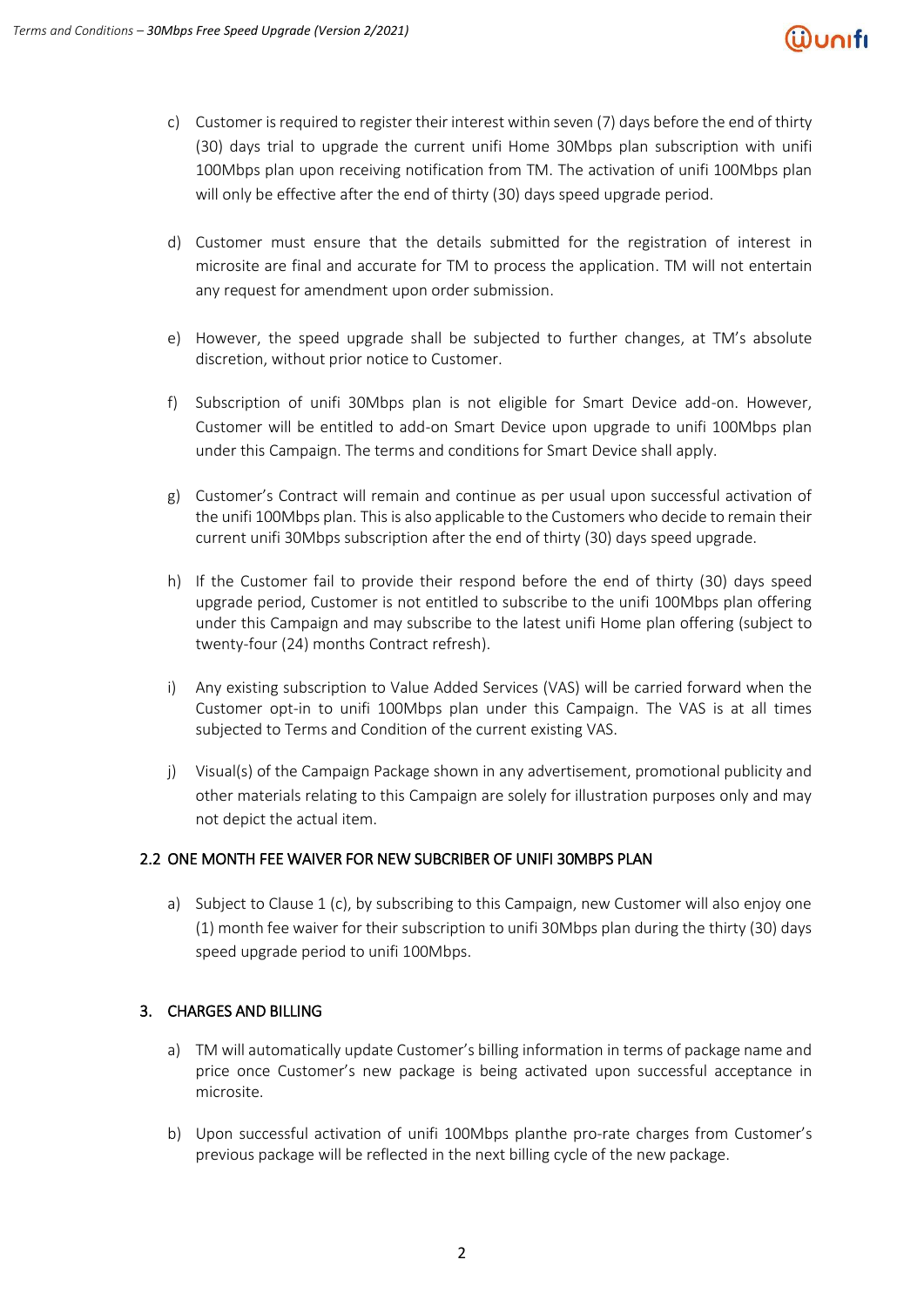

- c) The pro-rated charges and penalty (if any) shall form part of the amount due under the same bill together with the new package charges.
- d) TM Credit Limit Terms and Condition applies.

#### 4. TERMINATION

- a) Customer who wish to cancel/terminate their new plan subscription must request for service termination at TMpoint within thirty (30) days from service activation date.
- b) For the purpose of termination within the thirty (30) days free trial of this Campaign, Customer shall return Wi-Fi Router (RG) and Modem (BTU) to the nearest TMpoint. All equipment must be returned in a good condition together with the box, cable and other accessories received during installation. Any failure in doing the above will be chargeable with RM500 as penalty.
- c) Penalty will be imposed based on the remaining months balance of the unifi plan for termination made after thirty (30) days free trial of this Campaign and within the twentyfour (24) months contract period.
- d) All equipment upon installation should be return only within thirty (30) days free trial termination. If unifi account terminated beyond thirty (30) days trial, the equipment belongs to Customer except for BTU.
- e) Customers who subscribed to any Value Added Services who wish to terminate the services will be imposed with the early termination fee based on the remaining months fee.
- f) Customer is not allowed to terminate unifi 100Mbps plan subscribed under this Campaign and sign-up unifi service with the same installation address again within the Campaign Period.
- g) Upfront payment will be refunded for application submitted by the customer without verification of MyKad Reader.

#### 5. RELOCATION AND TRANSFER OF OWNERSHIP

- a) Relocation of address is allowed subject to infra service availability when subscribing to the Campaign Package. However, if there are changes in terms of infra or technology (FTTH to VDSL), Customer may no longer be able to enjoy the same plan and will required to downgrade within the same family package.
- b) Transfer of ownership is allowed, subject to terms and conditions for relocation and transfer of ownership.

#### 6. VARIATION